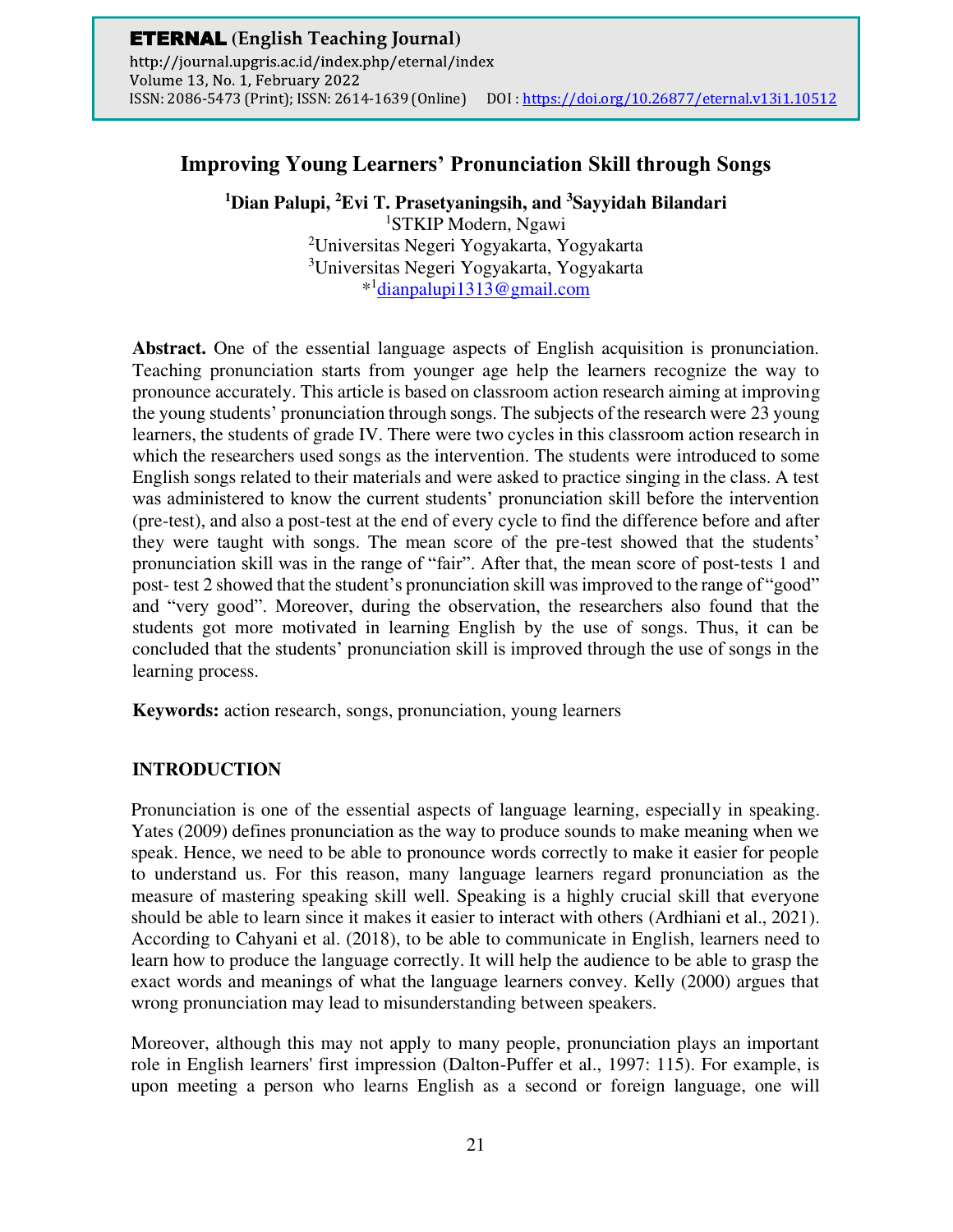unconsciously judge that the English learner is a good English speaker if he/she has a good pronunciation skill. Thus, it is important for English language teachers to pay attention to the pronunciation teaching process. The teacher should concentrate on using a strategy, technique, or approach while teaching English, but it should also be concerned with the resources (WL et al., 2019).

Researchers and language experts believe that it is an advantage to teach English skills, including pronunciation, since an early age. Zhang (2009), for example, states teaching pronunciation should be taught at primary level because children can effectively and quickly learn sound systems, while adults have difficulties during the learning process due to their age. Moreover, Patkowski (1980), who compared adult language to young learners, found that the latter had language intuitions more alike to the native speakers. This ability enables young learners to communicate using that language in a way that makes them sound more native-like compared to adult learners. Since the primary goal of learning pronunciation is to make the students native-like (Gilakjani, 2016: 1), hence, it is crucial to teach pronunciation to language learners since they were a child.

However, based on the preliminary observation conducted in one of 4th grade of elementary schools in Klaten, Central Java, Indonesia, the researchers found a significant problem regarding the students' pronunciation skill. This problem leads us to the fact that pronunciation is one of the most challenging skills in English language learning and teaching (Richards, 2015). Moreover, according to Schmitt (2000), if the language teacher does not correct the errors made by the language learners, it will lead to permanent errors, especially in the learners' speech. From this reason, we can see that it is essential for the teachers to correct the students' pronunciation since they were at a young age.

Another problem found during the preliminary observation and interview is regarding the language input. Most of the students are still passive learners, in which their participation during the learning processes depends on the teacher. Throughout the observation, it was found that the activities are done monotonously without any variation on the teaching method and media. The learning activity within the classroom only consists of doing the exercises or instructions in their workbooks. As a result, they lack practice and motivation in learning English. The activities that are conducted in the classroom should be able to engage them in the learning process. According to Brown (2000: 88), children will not be able to pay attention to materials that they consider to be "boring, useless, or too difficult", which often happen while learning a foreign language. When faced with such materials, they would lose their attention and start doing anything else that is more interesting to them. In this case, the monotonous activity carried out in the class has bored the students. They then prefer to do other activities during the teaching and learning process instead of paying attention to their teacher.

Nevertheless, teaching English to young learners is quite different from teaching adult English learners. To teach English successfully to young learners, teachers need to be aware of their characteristics, which differentiate them from adult English learners. Ellis and Brewster (2002: 27-28) state that children "… have a lot of physical energy and often need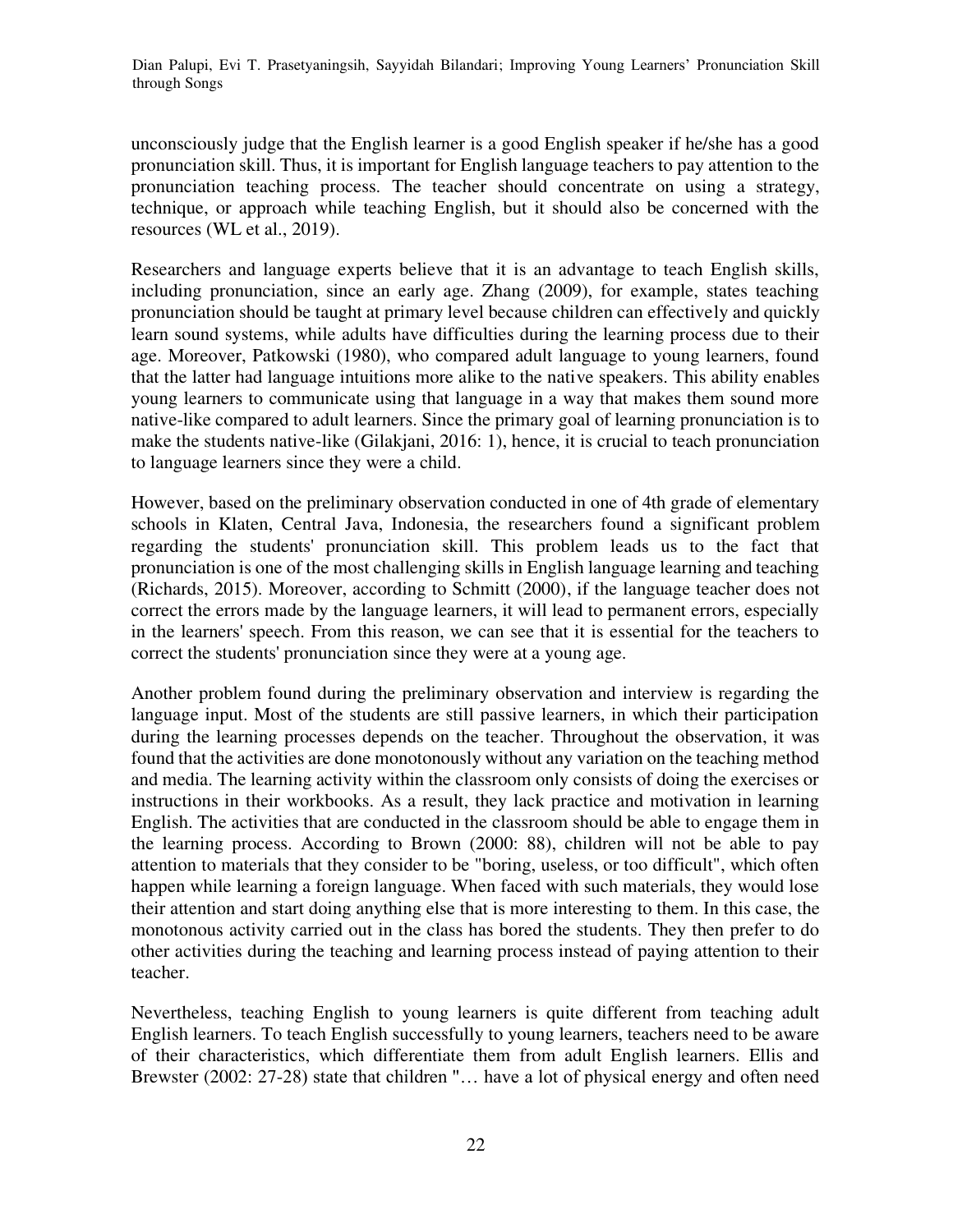to be physically active, have a wide range of emotional needs, are emotionally excitable, are developing conceptually and are at an early stage of their schooling, are still developing literacy in their first language, learn more slowly and forget things quickly, tend to be selforiented and preoccupied with their own world, get bored easily, are excellent mimics, can concentrate for a surprisingly long time if they are interested, and can be easily distracted but also very enthusiastic." Therefore, to be able to acquire their full attention, teachers need to master the techniques in teaching English to young learners. According to Brown (2000), teachers may successfully engage the students in the learning process by having activities that capture the students' interest, having a variety of activities to maintain their attention on the material, creating enthusiastic energy, and many others. If the teacher focuses his/her teaching process on those aspects, the students would likely put their whole attention on the teacher and material.

Dealing with the problems mentioned, and considering the characteristics of young learners cited in the previous paragraph, teaching pronunciation for young learners requires various teaching techniques. Thus far, many people and researchers have discussed the best ways to improve English learners' pronunciation skill. In 2009, Saran et al. conducted research on teaching pronunciation using mobile phones. At the end of their research, it was found that the students' pronunciation skill enhances after the implementation. However, this method cannot be applied to the students because the school does not allow them to bring mobile phones to school. Another research that addresses pronunciation is conducted by Mompean and Fouz-Gonzalez (2016) on using Twitter to improve the students' pronunciation skill. Students who participate in the research until the very end show an improvement in their pronunciation skill. Moreover, they also become more engaged in learning English. This method cannot be applied to the students as well because the school does not provide computers and an internet connection for the students.

Apart from the two researches mentioned, there is also research on teaching pronunciation using songs. Vocabulary is also regarded as the cornerstone of learning English, which English learners must acquire in order to facilitate total English proficiency (Nur Affini et al., 2019). For example, the research done by Shehadeh and Farrah (2016) that focuses on the effectiveness of using songs to develop the vocabulary and pronunciation of elementary graders in Jerusalem. After being taught English using songs, the students' vocabulary and pronunciation experience an improvement. The rhythm of the songs can create a friendly atmosphere within the classroom, which will lead the students into feeling relaxed throughout the lesson because they see songs as entertainment instead of studying (Millington, 2011: 136). If the students consider a subject as something that they can enjoy, they will become interested in learning, thus resulting in the mastery of the materials.

Ellis and Brewster (2002: 162) state that songs, rhymes, and chants are considered fun for children and will make them view the target language positively. There are many challenges in teaching children, such as classroom management (Linse, 2005). However, through using songs, they will be more enthusiastic in studying a new language that they never speak with or hear. Moreover, one of the many benefits of teaching using songs for pronunciation is the familiarization of the target culture (Salcedo, 2002). This familiarization makes it possible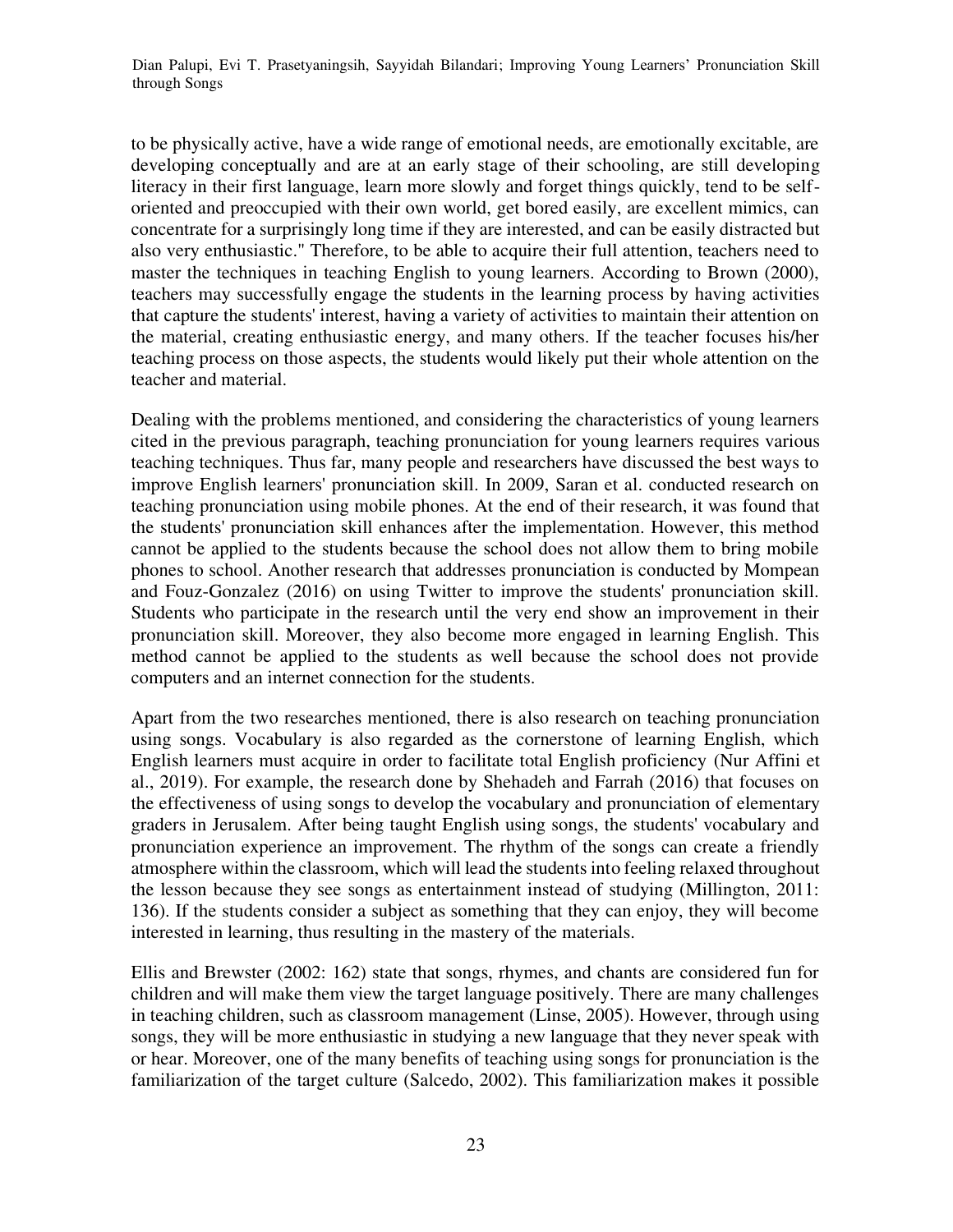for children to enjoy the new and foreign language that they are learning. From this enjoyment, as stated by Millington (2011: 136) cited previously, children will be interested in learning.

As long as the children are interested, the teachers may teach them the materials that they need to master a foreign language, including teaching them pronunciation. This is the reason why using songs is one of the alternatives to practice pronunciation. Many studies argue that songs can stimulate children into learning English and that songs make learning a second language easier (Defaz, 2011) for the students. All in all, songs can help the students learn a new language because the students' learning process becomes unconscious. The students will learn without feeling the burden of learning that students often face, which means that their anxiety level is lower. According to Liu (2006), the more proficient students are in an FL, the less anxious they tend to be. Thus, there will be an increase in their academic performance. Keeping in mind the advantages and the practicality of songs to be applied in the teaching and learning process, the researchers decided to teach pronunciation to 4th-grade students of the elementary school using songs.

A repetition of the songs accompanies the use of songs within this research. According to Johnstone (1994) in Silva & Santos (2011), repetition is one of the ways for our brain to process information. Moreover, repetition will create a relaxed atmosphere (Merritt, 1994, in Silva & Santos, 2011). Therefore, during the teaching and learning processes, the teacher applies this method along with songs. The songs will be played for several times until the students can sing along to the song. Then, if the students are able to sing by themselves, the teacher asked the students to sing together without the audio. Moreover, the students sang the song repeatedly.

Furthermore, the researchers took into consideration in addressing the characteristics of children mentioned by Brewster et al. (2004: 27-28) that children "… have a lot of physical energy and often need to be physically active". Also, Nunan (2010) stated that one of the characteristics of young learners is that they "… enjoy fantasy, imagination, and movement." Therefore, many teachers often complain about their students being overly active and that they do not know how to make them pay attention to the lesson. The researchers believe that these types of issues can be addressed using the TPR (Total Physical Response) method. Larsen-freeman (2000) stated that students would enjoy learning a foreign language when they are taught using this method. To them, not having to sit still and listen to their teacher explaining the material throughout the hour excites them. As a result, they will be encouraged to learn a foreign language. Thus, the researchers decided to include this method to support the application of songs in teaching pronunciation.

Therefore, after referring to several literatures on teaching pronunciation to young learners, it is found that the most applicable method to address this problem is using songs. Then, this method is also supported by TPR to help the students understand better and help them to be more engaged with the teaching and learning process. The goal of applying the methods is to help the teacher improve the students' pronunciation skill and confidence in a more fun and enjoyable way.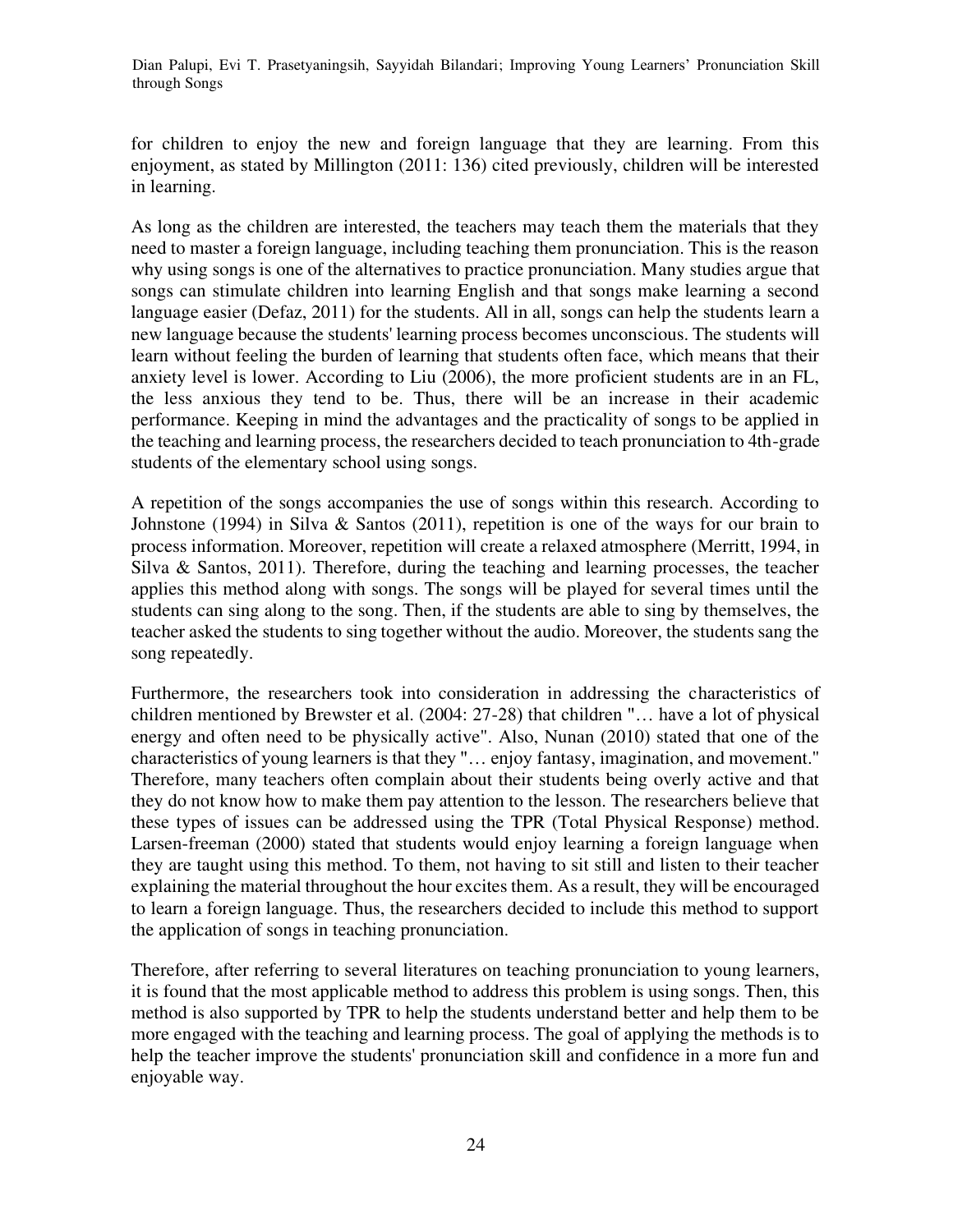### **METHOD**

This study belongs to classroom action research since it offers interference practice based on the problems found to improve students' particular skill. The strategy is useful in improving students' skills like as pronunciation, vocabulary, intonation, expressions, and grammar(Wiyaka et al., 2017). It is in line with what is stated by Wallace (1998) and Burns (1999): action research is a systematic process in collecting and analyzing data to investigate practical issues arising within a particular context in order to come to some decisions about what the future practice should be.

The study was conducted in one of elementary school located in Klaten, Central Java, Indonesia. The subjects involved in this research were 23 students of Grade IV. Furthermore, in this study, the researchers worked with the classroom teacher as the collaborator.

According to Elliot (1991), there are six main steps that need to be implemented in conducting action research. They are identifying initial ideas, reconnaissance, constructing a general plan, implementing action, observation, and reflection. Those six steps form a cycle that will move to form the next cycles continually. Therefore, in organizing this study, the researchers did some steps starting from observing the school for problem(s) identification. After that, the steps taken were reviewing the literature, developing instruments for applying the method proposed, collecting and analyzing the data through two cycles. The first cycle included a pre-test, material 1, material 2, and post-test 1. After that, the study was continued to the next cycle consisting of material 3, material 4, and post-test 2. Finally, the researchers drew a conclusion and wrote a report.

In collecting the data, the researchers use various techniques and instruments based on the techniques applied. For qualitative data, the researcher did direct observation in the classroom, interviewed the teachers and the students regarding the English teaching and learning. Therefore, the instruments used were observation checklist and interview guideline. Also, the researcher used video and audio recorder, camera, and field notes. Furthermore, in collecting quantitative data, the researchers conducted tests (pre-test, post-test 1, post-test 2). In the test, the students were asked to pronounce some words, and they were assessed using a rubric.

After being collected, the data were analyzed through some techniques. We used qualitative analysis to obtain data relating to the students' perspectives and arguments about their writing (Susanto et al., 2019).The qualitative data were analyzed and interpreted through steps adapted from Ary et al. (2010). Those are 1) coding the data; 2) reducing the irrelevant data; 3) classifying the data based on the purposes of the study; 4) describing the result of the data classification, and 5) drawing a conclusion. On the other hand, the quantitative data gathered from tests were analyzed using descriptive statistics. The result of the analysis is in the form of students' means score reflecting the interfered teaching and learning process to know the difference or the improvement of students' pronunciation skill before and after the cycle is done.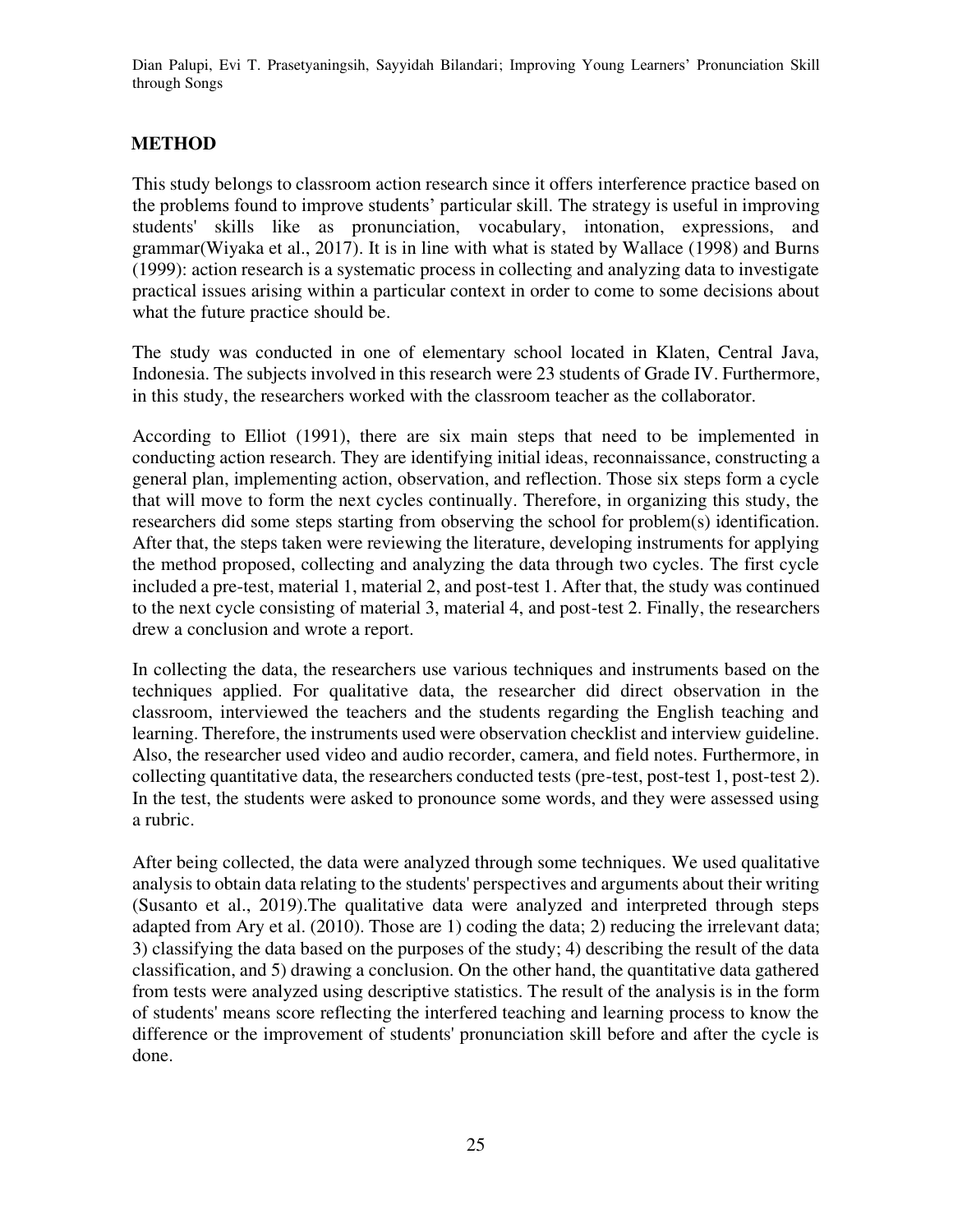#### **FINDINGS AND DISCUSSION**

The results of this research were gotten from the pre-test, post-test 1, post-test 2, as well as the observation from the researchers. Based on the two cycles done in this research, the researchers got some results, as described in the following paragraphs.

In the first cycle of this research, the researchers started by conducting a pre-test for the students. It was aimed to get the data of the students' current ability in pronunciation. The researchers used three segmental parts of pronunciation, which are vowel, consonant, and diphthong. There were ten words for each of the part. The words were taken from the materials in the second semester that given to the students from their workbooks. The researchers also used a rubric for assessing the students' ability. The researchers asked the students to pronounce the words and then checked the correct pronunciation.

| <b>Table 1 Mean Score of Pre-test</b> |                  |                  |  |
|---------------------------------------|------------------|------------------|--|
| Vocal                                 | <b>Consonant</b> | <b>Diphthong</b> |  |
| 2.434                                 | 2.304            | 2.608            |  |

Based on the table above, the researchers found that the students' average scores were 2.434, 2.04, and 2.608, which were in the range of "fair". It showed that the students need improvement in their English pronunciation.

After receiving the result of the pre-test, the researchers gave the first materials in cycle 1 which were "Days of the Week" and "Months of the Year". The researchers asked the students to recall the meaning of the days in English into Indonesia and vice versa. Then, the researchers gave an intervention by playing the "Days of the Week' and "Months of the Year" songs. The students listened to the song and sang along with the researchers. The researchers found that most of the students mispronounced words such as Monday /ˈmʌn.deɪ/ became /ˈmon.daɪ/, Friday /ˈfraɪ.deɪ/ got to be /fridai/ , Saturday /ˈsæt̬.ɚ.deɪ/ turned into /saturdai/, day /deɪ / came to be /dai/, April /'eɪ.prəl/ became /'april/ as they said it in Indonesia, and August /ˈɔːɡəst/ into /'agus/. The researchers gave the demonstration in pronouncing the words correctly then the students repeated after for the incorrect words. The students found it difficult for the first-time repetition. However, they started to follow the instruction and repeated properly. Afterward, the students sang the songs again without the music. They pronounced the words better than the first time they tried to sing the songs. The researchers gave rewards to the students who were able to answers the questions and sing the songs. Some of the students got more confidence to mention the name of the days and months in English. It was shown from their participation by raising their hand when the researchers asked them questions.

In the next action of cycle 1, the researchers gave the students the second material, which was "Hobbies". The researchers recalled the "Days of the Week" and "Months of the Year" songs. The students were excited to sing the songs together. Then, the researchers introduced the "What Do You Like to Do?" song. The song lyrics were written on the whiteboard, and the students copied it on their book. The researchers played the song, and the students listened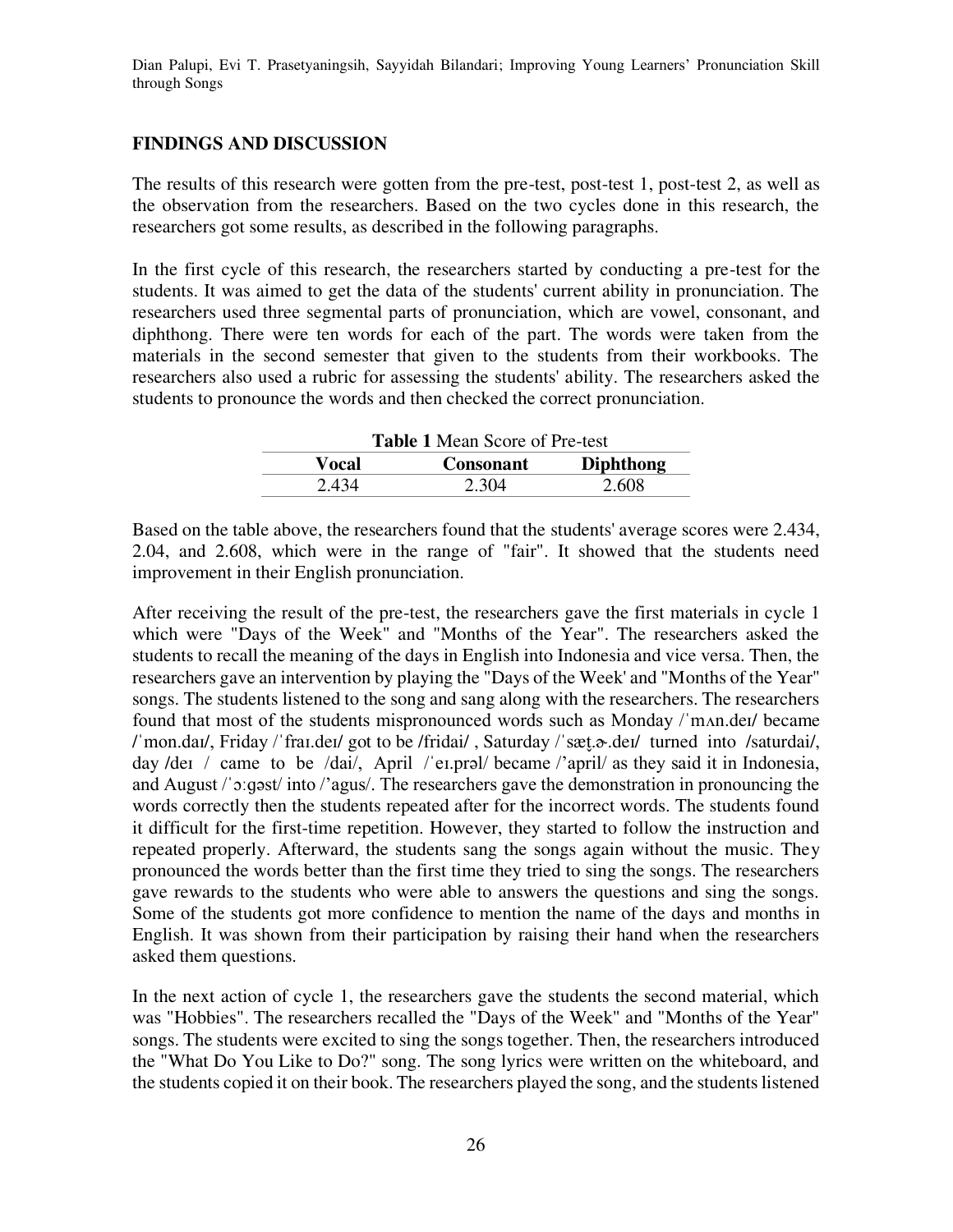to the song carefully. After that, the researchers invited the students to sing together. After singing together, the researchers gave the students questions about the meaning of the list of words in the lyrics of the song. They showed their interest by raising their hand in answering the questions. The one who answered correctly would get a reward from the researchers. However, the students had difficulty in singing the song by themselves. They needed guidance from the researchers or the music. Also, some improvement in their pronunciation also appeared.

The last action on the first cycle was post-test. The researchers administered a post-test to know the students' improvement as the intervention had been given to them.

The students were asked to pronounce the words in English that the researchers had provided. The list of words consisted of three parts, which were the same as the pre-test such as vowel, consonant, and diphthong. Each part had 15 words. The words were taken from the workbook as well as from the COCA rank. The students were able to pronounce some words correctly. As a result of the correct answers based on the rubric the researchers had, the students' mean score presented below shows that the students were in the range of "good".

| <b>Table 2 Mean Score of Post-test 1</b> |                            |       |  |  |
|------------------------------------------|----------------------------|-------|--|--|
| Vocal                                    | <b>Consonant</b> Diphthong |       |  |  |
| 4.381                                    | 3.761                      | 3.761 |  |  |

From the previous table, it can be seen that this result from cycle 1 indicated the improvement for the students' pronunciation skill. Therefore, the researchers found that songs could improve the students' enhancement and decided to continue using songs in cycle 2. However, the reflection for evaluation of cycle 1 showed that the use of songs with long lyrics could lower the students' interest, and it was difficult to be remembered. Thus, the songs applied for cycle 2 were chosen from those that have shorter lyrics. Moreover, not only considering the use of songs again, in cycle 2, the researchers also decided to add another complement technique.

The first activity in cycle 2 was giving the materials for the students by recalling the last topic of the songs and singing together. Afterward, the researchers played a song as the new topic of the day, which was 'Time" entitled "O' Clock" as the first intervention. Then, the students were asked to stand up from the seat to follow the movement of the song as the researchers showed to them. The researchers imitated the long hand of the clock and the short hand by using their hands. The students copied the movement and sang together. The dance movement was an additional intervention. The students expressed more excitement than before. They were active in following the instructions. They asked for more and more to sing and dance. After singing together, the researchers gave the students questions about time in O' Clock mode. The researchers also gave reward to the students that were able to answer the questions as well as sing in front of the class. The movement of the song conveyed a different response (positively) from the students. Therefore, this additional technique would be used in the next meeting of cycle 2.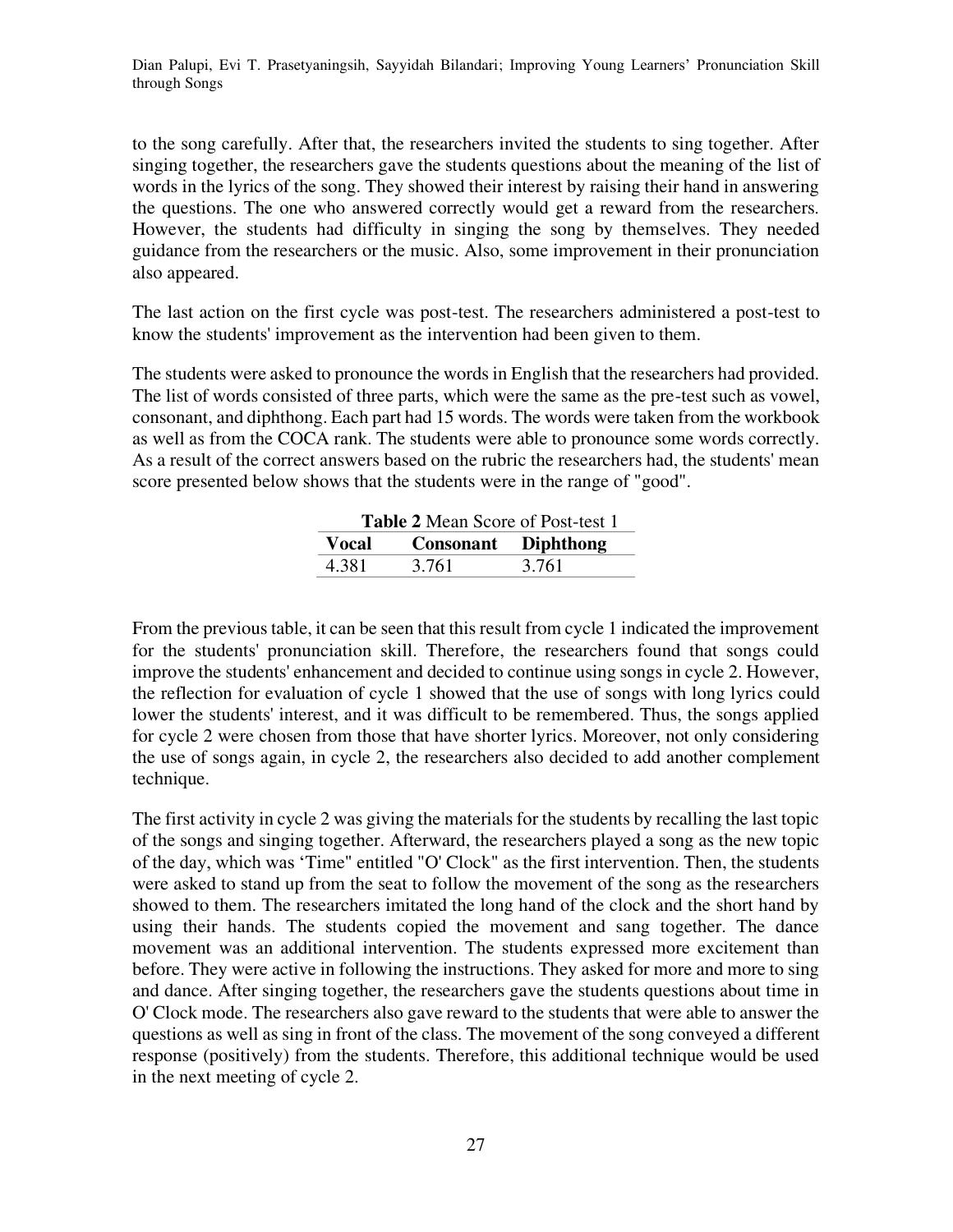The next meeting of cycle 2 was started by recalling materials from the "Days of the Week", "Months of the Year", "What Do You Like to Do?", and "O'Clock". The students were able to sing together nicely. Although some of them still had a mistake in pronouncing some words, they were already more confident in singing and dancing together. Then, the researchers gave another material which was "Thirty". It was about the time and the half or "thirty" mode. The song was similar to "O'Clock" but the lyrics were changed into "Thirty". The students also needed to follow the movement for the song. Also, rewards would be given to the students when they actively answered the questions. Some of the students who never got the rewards were also asked to come in front of the class to get their turn in showing the movement of the song. At first, they were shy to perform in front of the class, but with the encouragement from other students, they were finally able to do it.

Finally, in the last meeting of the cycle 2, the researchers conducted a post-test. The researchers administered the second post-test by the same technique as the pre-test and posttest 1. There were 15 words divided into three parts that the students would have for the test. The students took the test, and the researchers found out that the students' ability in pronunciation was increasing. The result of post-test 2 presented in the table below shows that the students were within the range of "good" to "very good".

| <b>Table 3</b> Mean score of Post-test 2 |                  |                  |  |
|------------------------------------------|------------------|------------------|--|
| Vocal                                    | <b>Consonant</b> | <b>Diphthong</b> |  |
| 4 739                                    | 4.173            | 3.913            |  |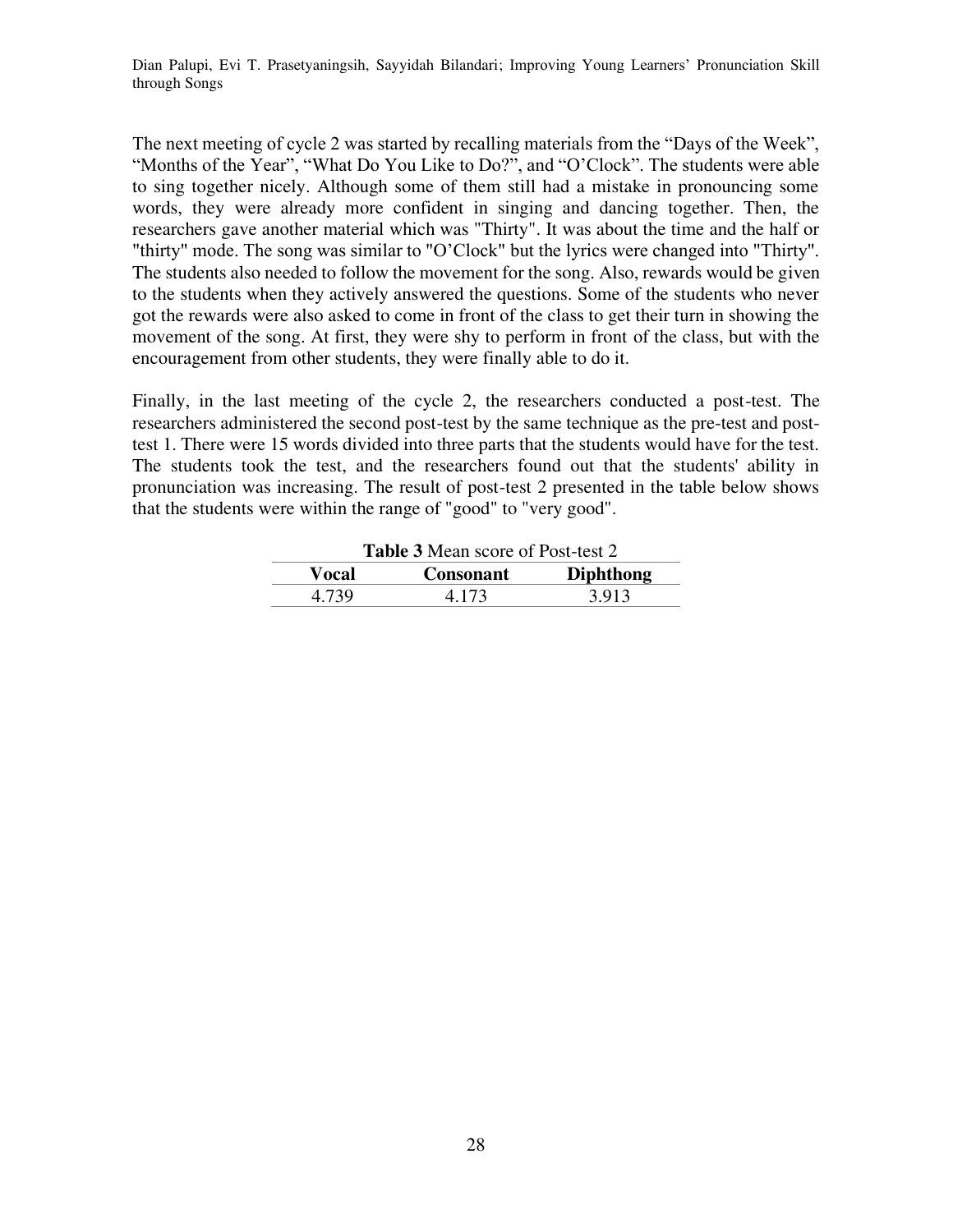As a wrap-up, the improvement of the student's pronunciation skill through the two cycles done is presented as follows:



Figure 1 The Graphic of Student's Score Improvement

The bar shows that after the implementation of songs in two cycles, the students' score of pronunciation is continually increasing in all three groups of words. Furthermore, another result that can be found from cycle 2 was that additional movement or dancing applied in the song could also affect the students' confidence. Their confidence was improved indicated by their involvement in the class by answering questions or performing in front of the class.

Next, let's discuss the result presented above based on the existing theories. First, as the researchers reminded the students and demonstrated the correct pronunciation of some words that the students said it wrong, it was found that the students finally avoid the mistakes again when saying the words. This is in line with what Schmitt (2000) said about the error that the students make, which is not corrected by the teachers will lead to a permanent error. Thus, the correction from the teacher is essential to avoid such a thing.

Furthermore, based on the result of observation during this research being conducted, the students showed their interest in learning English through songs. The students' interest is shown by their excitement in listening to the songs carefully and singing together with the researcher. As Brown (2000) said, teachers may successfully engage the students in the learning process by having activities that capture the students' interest, having a variety of activities to maintain their attention on the material, creating enthusiastic energy, and many others. Hence, the activity of singing together makes the students more engaged in the teaching and learning activity.

Another result that needs to be discussed is that the students start to pronounce the words correctly and request to sing the songs from the first meeting. This phenomenon indicates that the students want to know more how to pronounce the words in English correctly. As Millington (2011: 136) said about the enjoyment because of familiarization, the students in the class show their enjoyment as they request to sing the song more often. They become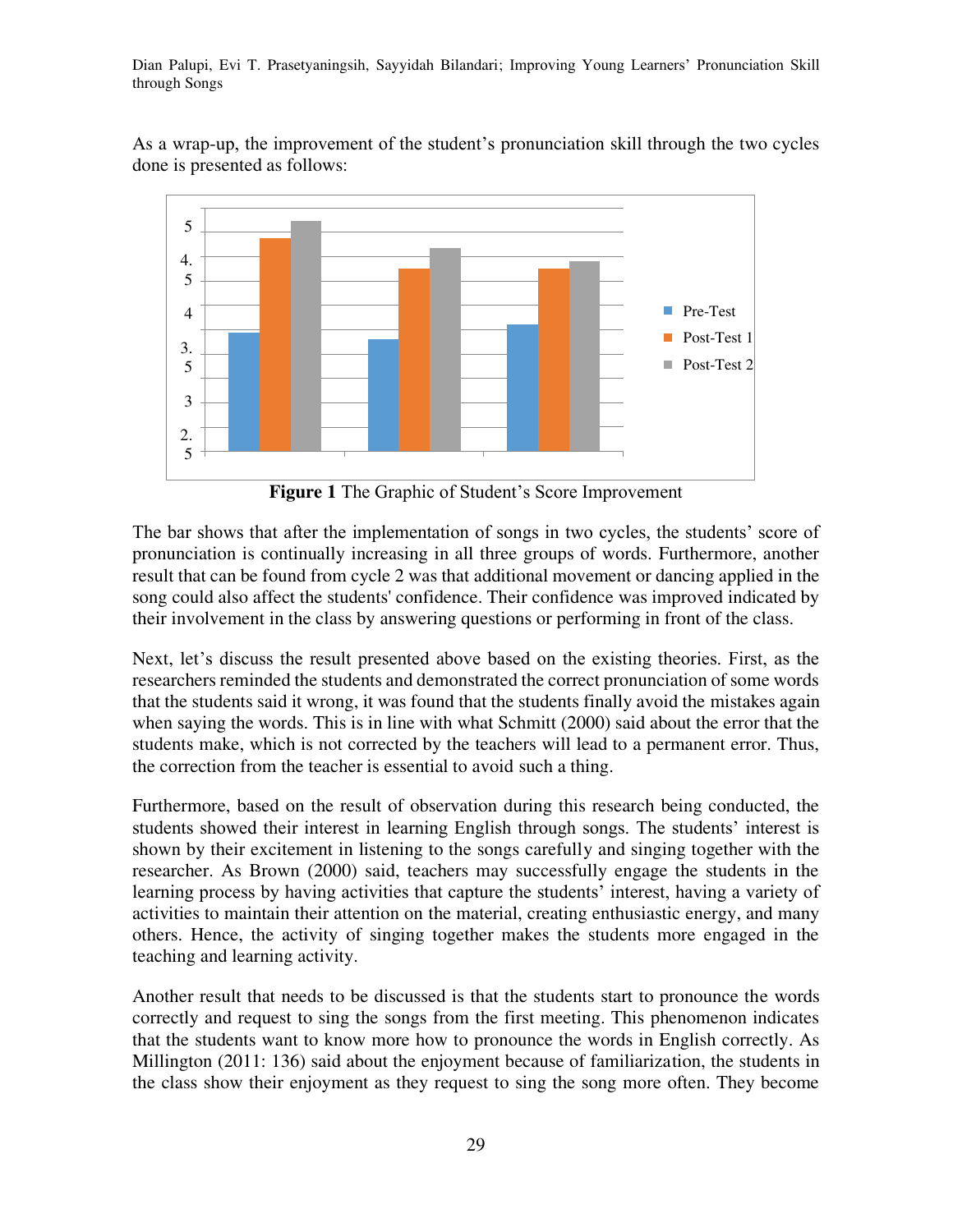more familiar with the English songs, as Salcedo (2002) stated that teaching using songs for pronunciation helps the familiarization on the target culture.

Moreover, in the second cycle, the researchers added movement as the improvisation along with the songs. The movement involved is simple and easy to follow. The implementation of the movement considered as one of the Total Physical Response method's activities believed in making the students enjoy learning a foreign language (Larsen-freeman, 2000). The theory was proven in the research as the students were showing their interest and improvement in their confidence. Their involvement in the class is improved shown by their participation in answering questions or performing in front of the entire class.

Another result found based on the observation during the research is that the students sing and repeat the song after they are given the demonstration of correct pronunciation from the researchers correctly. It means that repetition helps the students remember the pronunciation of the words. It is in line with what Johnstone (1994) in Silva & Santos (2011) stated that repetition is one of the ways for our brain to process information. Moreover, the repetition of the songs also gives a relaxed atmosphere as Merritt (1994, in Silva & Santos, 2011) said. Finally, the result of the students' improvement in pronunciation skill through the implementation of songs in the classroom is in line with what is said by Brewster and Ellis (2005). They said that songs and rhymes are one of the ways to make the students aware of English sounds. Moreover, as the researchers conducted a research on young learners, the theory proposed by Zhang (2009) stated that teaching pronunciation should start from the primary school because of the ability of the students in learning sound systems quickly and effectively can be applied directly.

### **CONCLUSION**

Based on the data found and its relation to some theories mentioned in the previous section, it can be concluded that the students' pronunciation skill is improved through the use of songs in the learning process. Moreover, the students' motivation and confidence are also increased after some additional movements within the songs are implemented in the class. The students become motivated and start to be interested in learning English. Therefore, the students start to speak in English by using correct pronunciation.

#### **REFERENCES**

- Ardhiani, C., Setiyaji, A., Sodiq, J., & Susanto, D. A. (2021). using hand puppets as media to improve students'speaking skill through narrative text: a case of eighth students of SMP N 16 Semarang in academic year of 2016/2017. ETERNAL (English Teaching Journal), 12(1).
- Brewster, J., Ellis, G., & Girard, D. (2002). The primary English teacher's guide. Essex: Pearson Education Limited.
- Brown, H. D. (2000). *Teaching by principles: an interactive approach to language pedagogy*  (2nd Ed). California: Longman.